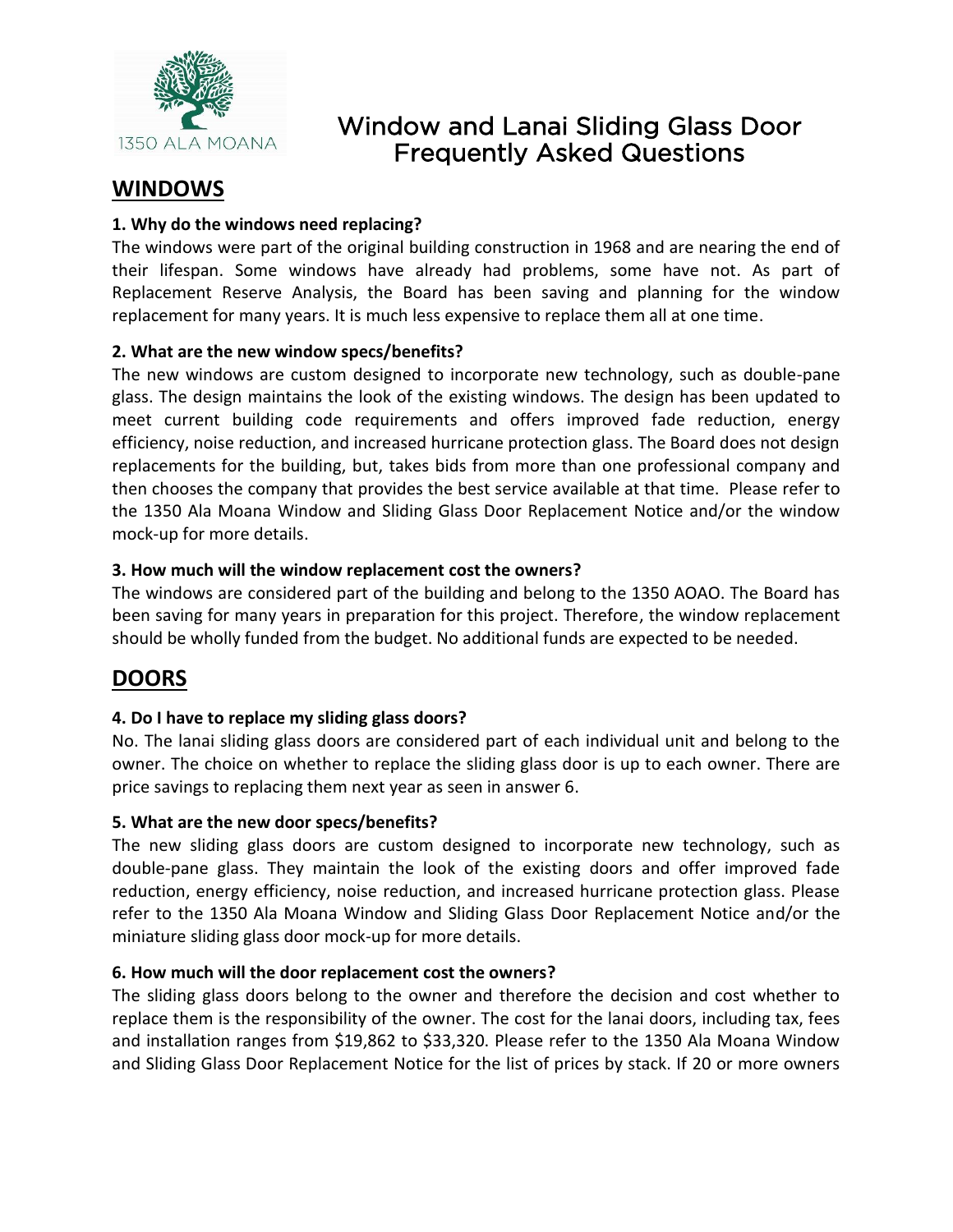choose to replace the sliding glass doors as part of this project, all owners are eligible for the lower pricing option, which saves each owner a sizeable sum.

### **7. When is a decision needed and when is payment due?**

The decision to replace the sliding glass door needs to be confirmed to Elite Railings & Windows by **February 9, 2019**. The contract needs to be signed by February 28, 2019. A down payment invoice for 50% of the contract value will be sent on March 15, 2019, with payment in 30 days. The final invoice for the remaining 50% will be sent after door installation is complete in each unit.

### **AIR CONDITIONERS**

#### **8. What is the purpose of the 'sleeve'?**

The Board is recommending a "Slide Out Chassis" type model of window air conditioning for several reasons. First, the new window frames are being made to fit the standard slide out chassis dimensions, which will make the AC installation more efficient and cost effective. Second, future maintenance or repairs will be faster and less expensive, since it is possible to slide out the AC chassis to access the problem, rather than de-installing the entire AC unit then re-installing and resealing the unit). Third, the Slide Out Chassis has a built-in water selfevaporation system, which minimizes the amount of water dripping out of the AC unit and down the building, causing potential leak damage to units below and payment by the unit causing the leak.

### **9. Can my existing AC unit be reinstalled? Can I install a different AC unit (other than Friedrich or LG)?**

Existing AC units can be reinstalled, depending on condition and size. If the owner currently has a "Fixed Chassis" type AC unit that will fit the new window design, the unit can be reinstalled, although 'accordion doors' may be needed to ensure an exact fit, installation costs will be higher and the sound mitigation of the windows will be noticeably reduced. If the owner currently has a "Slide Out Chassis" type AC unit that fits the new window design, such as Friedrich, then it can be reinstalled. Existing AC units will be evaluated on a case-by-case basis, but generally speaking, AC units up to 3 years old and in good shape can be re-used. AC units with rust, corrosion, or significant damage cannot be reinstalled.

### **PROJECT**

### **10. How were the window/doors/design/contractor selected?**

All designs and contractors are chosen on a bid basis. The process followed is considered the best by our legal counsel. We request and most often receive three bids from licensed, professional companies with good reputations. The members of the Physical Plant Committee spend considerable time interviewing, reviewing and comparing proposals and discussing options and pricing. When the PPC members have deliberated and voted on the best option, it is presented to the whole board and voted upon. That vote appears in the Board's Board and is available for all to read.